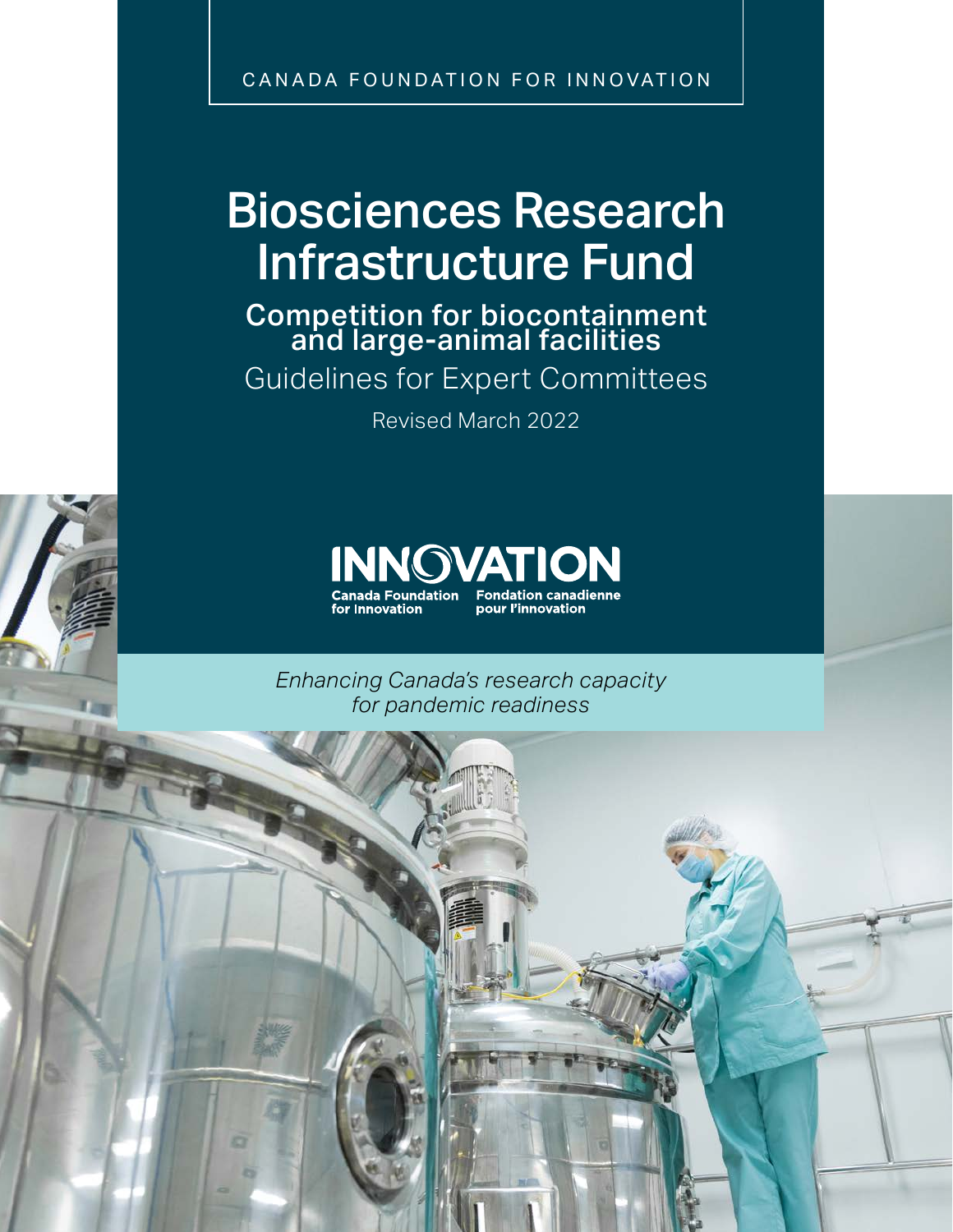# **Table of contents**

| Part 1 - What you need to know about          |
|-----------------------------------------------|
| Purpose of the Biosciences Research           |
|                                               |
| Operating and maintenance costs  4            |
|                                               |
|                                               |
|                                               |
|                                               |
|                                               |
|                                               |
|                                               |
|                                               |
|                                               |
|                                               |
|                                               |
|                                               |
| Part 2 - How to conduct your review 8         |
|                                               |
| Expert Committee roles and responsibilities 8 |
|                                               |
|                                               |
|                                               |
|                                               |

[Meeting with applicants](#page-9-0) ............................................... 9

[Meeting logistics....................................................................](#page-9-0) 9

## **About the Canada Foundation for Innovation**

The Canada Foundation for Innovation (CFI) makes financial contributions to Canada's universities, colleges, research hospitals and nonprofit research organizations to increase their capability to carry out high-quality research.

The CFI invests in infrastructure that researchers need to think big, innovate and push the boundaries of knowledge. It helps institutions to attract and retain the world's top talent, to train the next generation of researchers and to support world-class research that strengthens the economy and improves the quality of life for all Canadians.

# A promising future, now

25 years of investing in ideas that change our world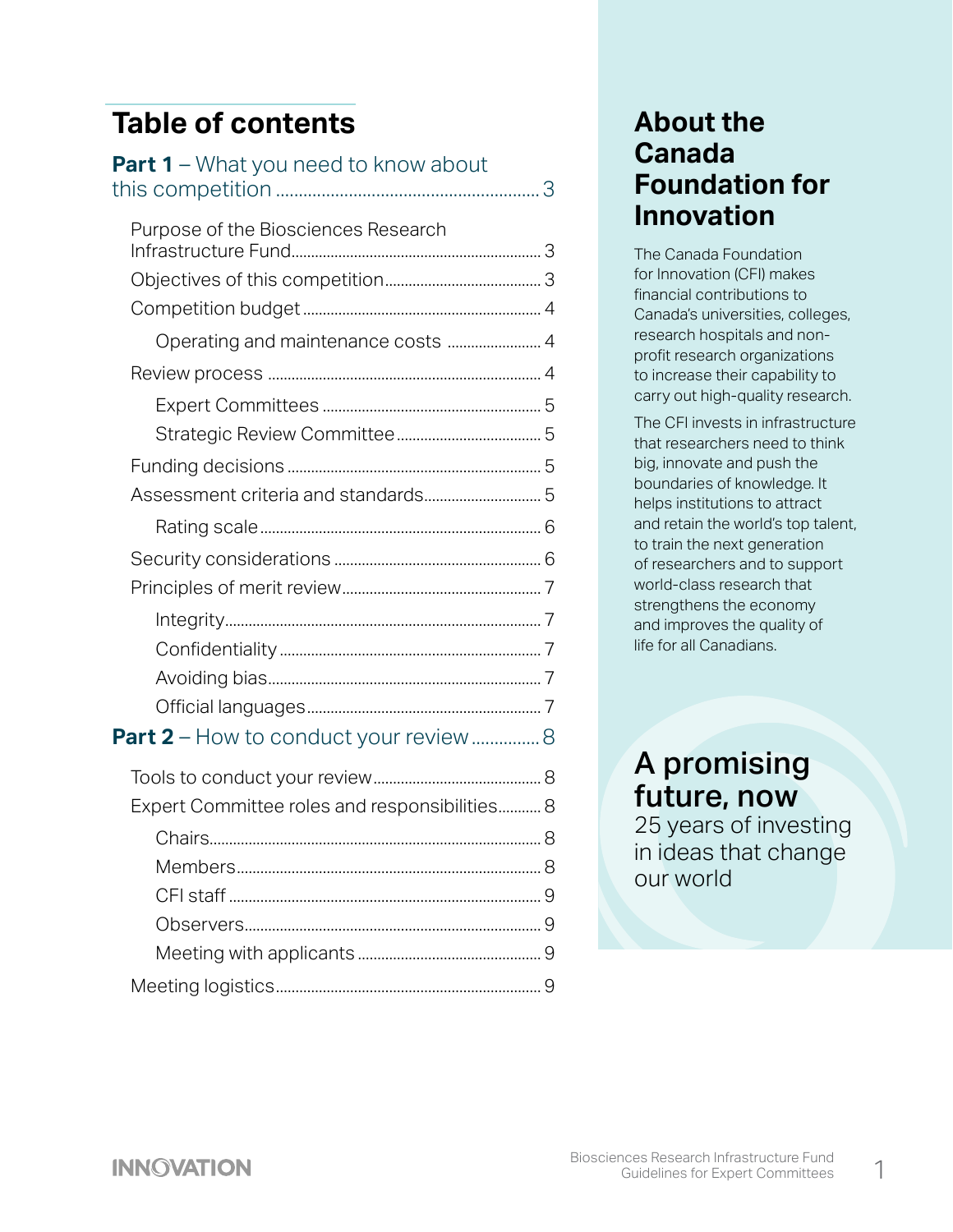| <b>Part 3</b> – Criterion standards and instructions |  |
|------------------------------------------------------|--|

[provided to applicants](#page-12-0) .......................................... 12

| Enhancement of the capacity to respond to |  |
|-------------------------------------------|--|
|                                           |  |
|                                           |  |
|                                           |  |
| Appendix 1 - Template meeting agenda 15   |  |

## **Who should use these guidelines?**

These guidelines are for members of Expert Committees assessing proposals for the Canada Foundation for Innovation's Biosciences Research Infrastructure Fund competition for biocontainment and large-animal facilities.

We thank you for your time and invaluable contribution to the Biosciences Research Infrastructure Fund!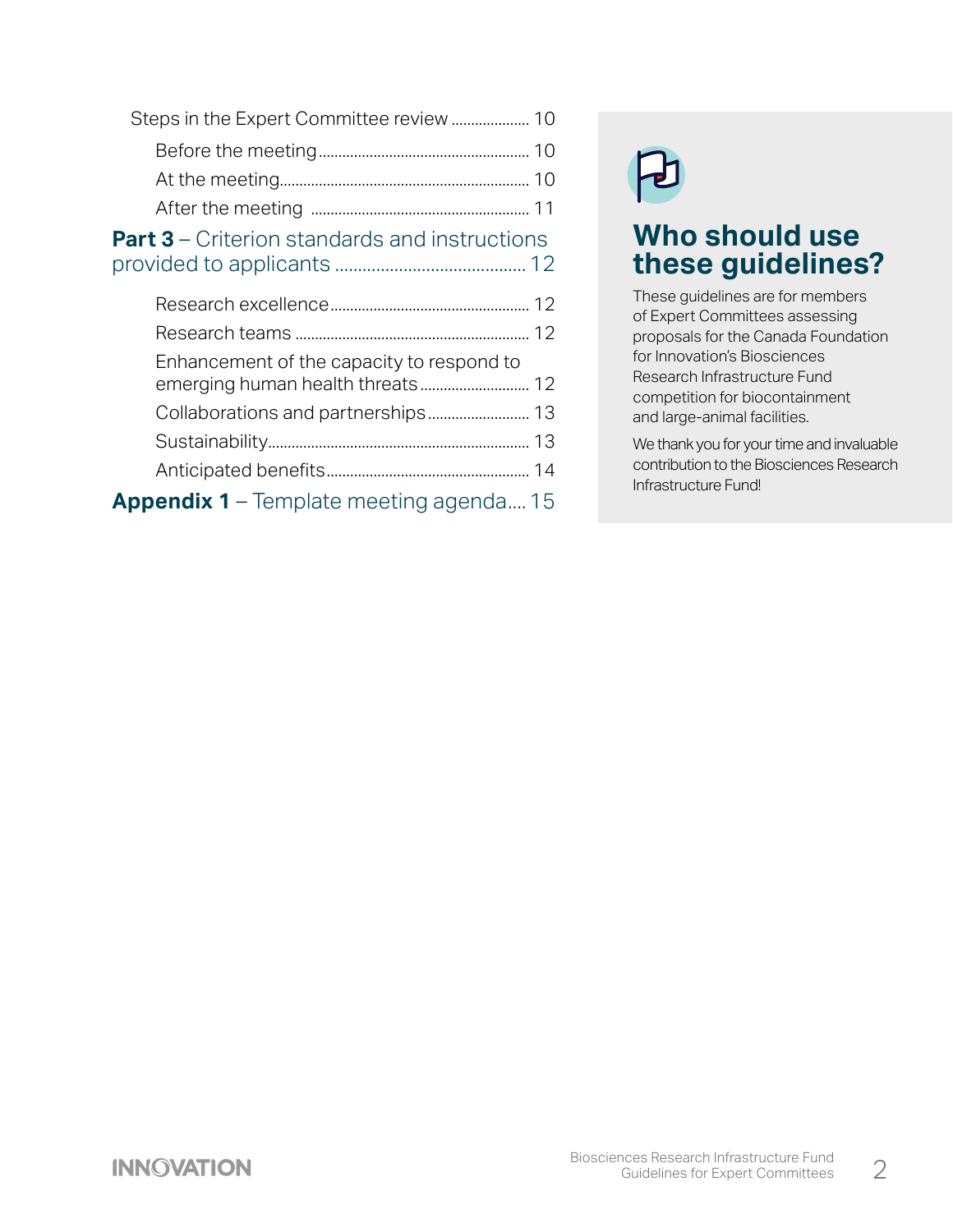# <span id="page-3-0"></span>**Part 1 – What you need to know about this competition**

# **Purpose of the Biosciences Research Infrastructure Fund**

To advance the Government of Canada's biomanufacturing and life sciences priorities, Budget 2021 announced \$500 million for the Canada Foundation for Innovation (CFI) to support the infrastructure needs of postsecondary institutions and research hospitals in these areas. Canada's leading postsecondary institutions and their affiliated research hospitals anchor much of the bio-innovation ecosystem. Important foundational components are centred in these institutions, including laboratories, research and talent.

Canada's scientists need high-performance tools and innovative research spaces and laboratories to bring their ideas from discovery through development and commercialization. In many cases, their work requires specialized equipment in appropriate biocontainment facilities to ensure that infectious disease research is conducted safely. Supporting surveillance, diagnostics, and pre-clinical and clinical trials with flexible research infrastructure capacity is critical to Canada's biomanufacturing and life sciences ecosystem.

The Biosciences Research Infrastructure Fund competition will respond to these critical needs by investing in containment level 3 (CL3) and containment level 4 (CL4) facilities (as defined in the [Canadian](https://www.canada.ca/en/public-health/services/canadian-biosafety-standards-guidelines.html)  [Biosafety](https://www.canada.ca/en/public-health/services/canadian-biosafety-standards-guidelines.html) Standard) in research hospitals and postsecondary institutions and associated large-animal facilities capable of working with infectious materials. Research infrastructure funded through this competition will strengthen the capacity of academia to work with industry and government to advance promising discoveries and promote training and talent development.

The CFI will only fund proposals that:

- **•** Meet a high standard of scientific excellence
- **•** Best respond to government priorities to address pandemic readiness and emerging health threats
- **•** Hold the greatest potential to develop commercially viable vaccines and therapies.

CFI investments will ensure that funded CL3 and CL4 facilities are collaborative, durable, flexible, multi-institutional and capable of serving researchers in all relevant disciplines in support of [Canada's](https://www.ic.gc.ca/eic/site/151.nsf/eng/00018.html)  [Biomanufacturing and Life Sciences Strategy](https://www.ic.gc.ca/eic/site/151.nsf/eng/00018.html).

# **Objectives of this competition**

The objectives of the competition for biocontainment and large-animal facilities are to:

- **•** Address immediate infrastructure needs in postsecondary institutions' and affiliated research hospitals' capacity to support pandemic preparedness and respond to emerging health threats, consistent with Canada's Biomanufacturing and Life Sciences Strategy
- **•** Support the development of strong linkages among researchers working in a variety of settings, including government laboratories, and users of research results in all sectors
- **•** Create an environment to attract and train highly qualified personnel linked to the needs of the biomanufacturing and life sciences sector.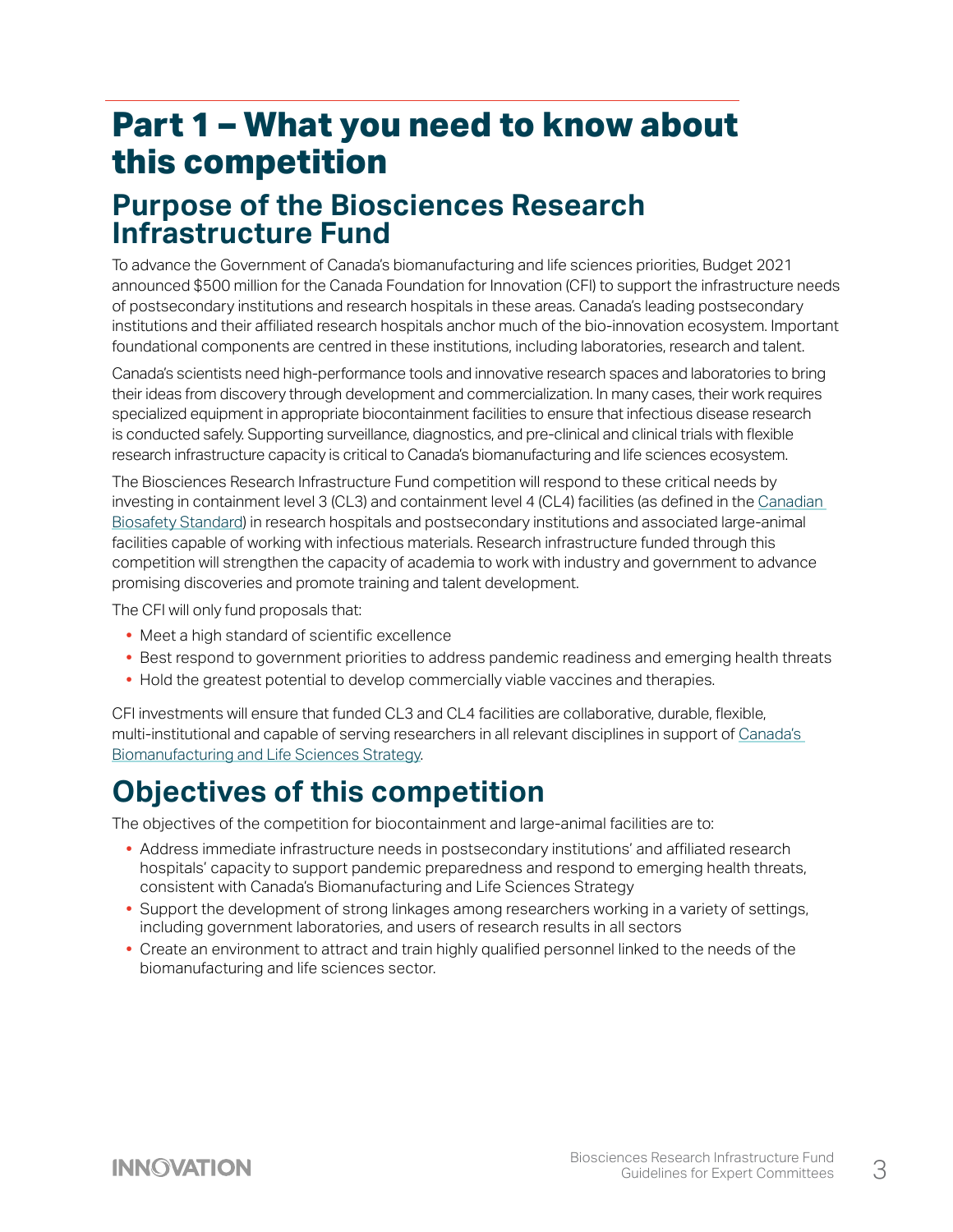<span id="page-4-0"></span>

# **The CFI's commitment to equity, diversity and inclusion**

The CFI is committed to the principles of equity, diversity and inclusion. In all our activities, we recognize that a breadth of perspectives, skills and experiences contributes to excellence in research.

**Equity:** We aim to ensure all CFI-eligible institutions have the opportunity to access and benefit from our programs and CFI-funded infrastructure through our well-established, fair and impartial practices.

**Diversity:** We value attributes that allow institutions and their researchers — from any background and from anywhere — to succeed. This includes individual attributes such as gender, language, culture and career stage; institutional attributes

such as size, type and location; and attributes that encompass the full spectrum of research, from basic to applied and across all disciplines.

**Inclusion:** We encourage a culture of collaboration, partnership, contributions and engagement among diverse groups of people, institutions and areas of research to maximize the potential of Canada's research ecosystem.

We believe that nurturing an equitable, diverse and inclusive culture is the responsibility of every member of the research ecosystem, including funders, institutions, researchers, experts and reviewers.

# **Competition budget**

The CFI will invest up to \$115 million in research infrastructure funding and will fund up to 60 percent of a project's eligible infrastructure costs. Institutions must obtain the remaining 40 percent from other funding partners, typically from provincial governments and other public, private and non-profit organizations. In addition, the CFI will provide up to \$34.5 million for associated operating costs through the Infrastructure Operating Fund.

## **Operating and maintenance costs**

The CFI will contribute to the operating and maintenance (O&M) costs of funded projects through the Infrastructure Operating Fund. Institutions will automatically receive an allocation equivalent to 30 percent of the CFI contribution for funded projects.

# **Review process**

Through our structured merit-review process, we ensure that proposals are reviewed in a fair, competitive, transparent and in-depth manner. This process relies on independent reviewers from across Canada and around the world to ensure the best projects receive funding. The reviewers' time and effort are invaluable to help the CFI's Board of Directors make funding decisions.

For the Biosciences Research Infrastructure Fund, we use a two-stage merit-review process: review of proposals by Expert Committees followed by a subsequent review of proposals by a Strategic Review Committee (Figure 1). These guidelines are for reviewers taking part in the first stage of this process the Expert Committee stage. We provide separate guidelines to reviewers taking part in other stages of the process.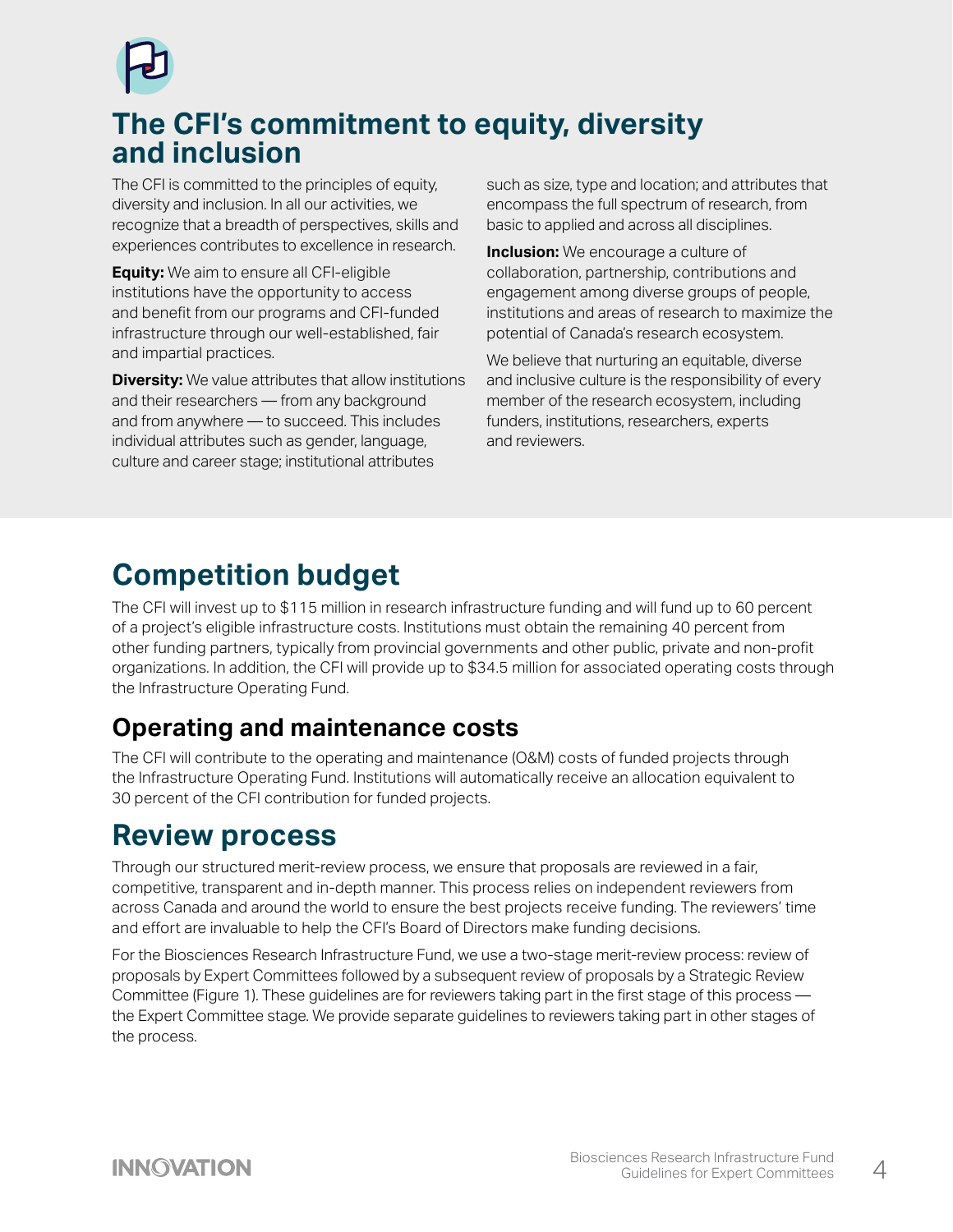#### <span id="page-5-0"></span>**Figure 1: The Biosciences Research Infrastructure Fund merit-review process**



## **Expert Committees**

In the first stage of review, Expert Committees review and assess groups of similar proposals. Expert Committees assess the proposals' strengths and weaknesses in relation to the assessment criteria (see "[What are the assessment criteria?](#page-6-0)"). Proposals that do not meet the competition's standards of excellence will be rejected by the Expert Committee and will not move to the next stage.

Along with the Chair, each Expert Committee includes a certain number of members, determined by the number and complexity of proposals it will review.

## **Strategic Review Committee**

In the second stage of review, the Strategic Review Committee (SRC) reviews proposals that Expert Committees have identified as meeting or exceeding this competition's threshold of scientific and technical excellence.

The SRC ensures that research infrastructure investments are well-aligned with and directly support the objectives and priorities of the [Biomanufacturing and Life Sciences Strategy,](https://www.ic.gc.ca/eic/site/151.nsf/eng/00018.html) relative to other competing requests.

The SRC recommends projects and funding amounts to the CFI Board of Directors.

# **Funding decisions**

The CFI Board of Directors will make funding decisions at its meeting in September 2022. After this meeting, we will notify institutions of the decisions and send them the Expert Committee and SRC reports, including the names and affiliations of committee members.

# **Assessment criteria and standards**

Expert Committees evaluate proposals based on six assessment criteria that expand on the competition objectives. Each criterion is assessed against a standard that must be met for a proposal to be considered for funding. In the call for proposals, we instructed applicants to clearly present how their project meets each assessment criterion and to provide enough information for you to evaluate the project's merits. (See ["Part 3 – Criterion standards and instructions provided to applicants](#page-12-0)")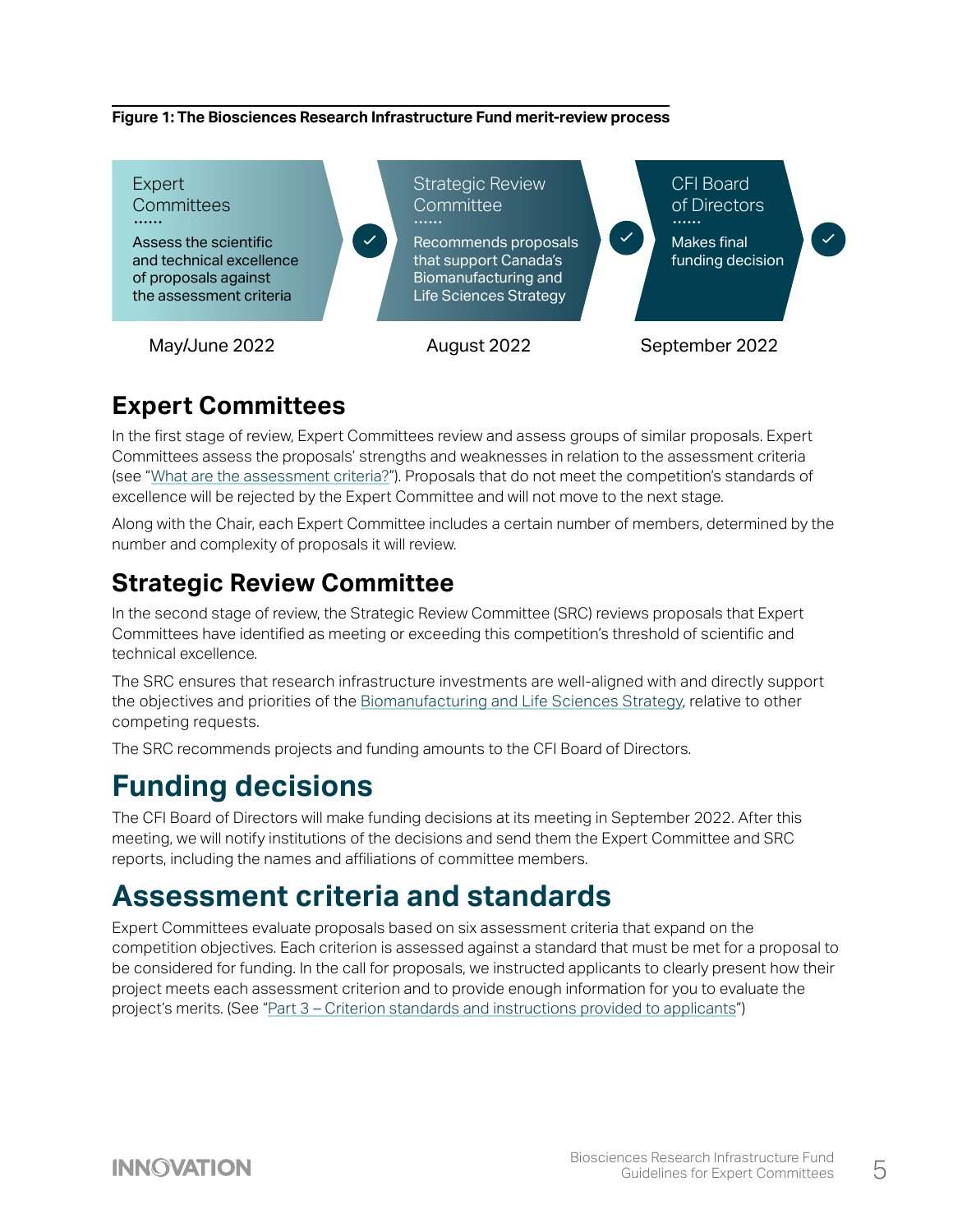<span id="page-6-0"></span>

# **What are the assessment criteria?**

Expert Committees evaluate proposals based on six assessment criteria:

**Research excellence** — The research activities enabled by the biocontainment facility and/ or associated animal facility are internationally competitive and aligned with Canada's priorities. The facility has a demonstrated track record of excellence in research.

**Research teams** — The diverse teams of researchers using the facility have the breadth of expertise to conduct the proposed research activities.

**Enhancement of the capacity to respond to emerging human health threats** — The requested infrastructure is needed to enhance Canada's capacity to respond to pandemics and emerging human health threats. It is appropriate for the proposed research activities.

**Collaborations and partnerships** — The requested infrastructure will support enhanced academic collaboration with industry, not-for-profit organizations and public-sector partners.

**Sustainability** — The facility will be optimally used, operated and sustained over its useful life.

**Anticipated benefits** — The team and its partners have a well-defined plan to transfer the results of the research and technology development. Furthermore, the facility will attract and train highly qualified personnel linked to the needs of the biomanufacturing and life sciences sector.

See ["Part 3 – Criterion standards and instructions](#page-12-0)  [provided to applicants](#page-12-0)" for details of how applicants were instructed to address each criterion in their proposal.

## **Rating scale**

We use a five-point rating scale with statements about the degree to which a proposal meets an assessment criterion (Figure 2). We encourage you to use the full range of ratings, as appropriate, to assess proposals. You must also support these ratings by identifying the proposal's strengths and weaknesses based on the assessment criteria.



The proposal satisfies and significantly exceeds the criterion standard



The proposal satisfies the criterion standard



The proposal satisfies the criterion standard, but has a few minor weaknesses

The proposal partially satisfies the criterion standard and has some significant weaknesses



The proposal does not satisfy the criterion standard due to major weaknesses

# **Security considerations**

Applicants were instructed not to include information in the proposal that could pose a risk to the safety and security of the biocontainment facility. In addition, given the potentially sensitive nature of the committee deliberations, we will require all Expert Committee members to have undergone the appropriate security screening. To participate in this process, reviewers are required to have a valid security clearance from their government that is equivalent to a Secret (Level II) clearance in Canada. We will work with Public Services and Procurement Canada to validate security assurances for potential reviewers.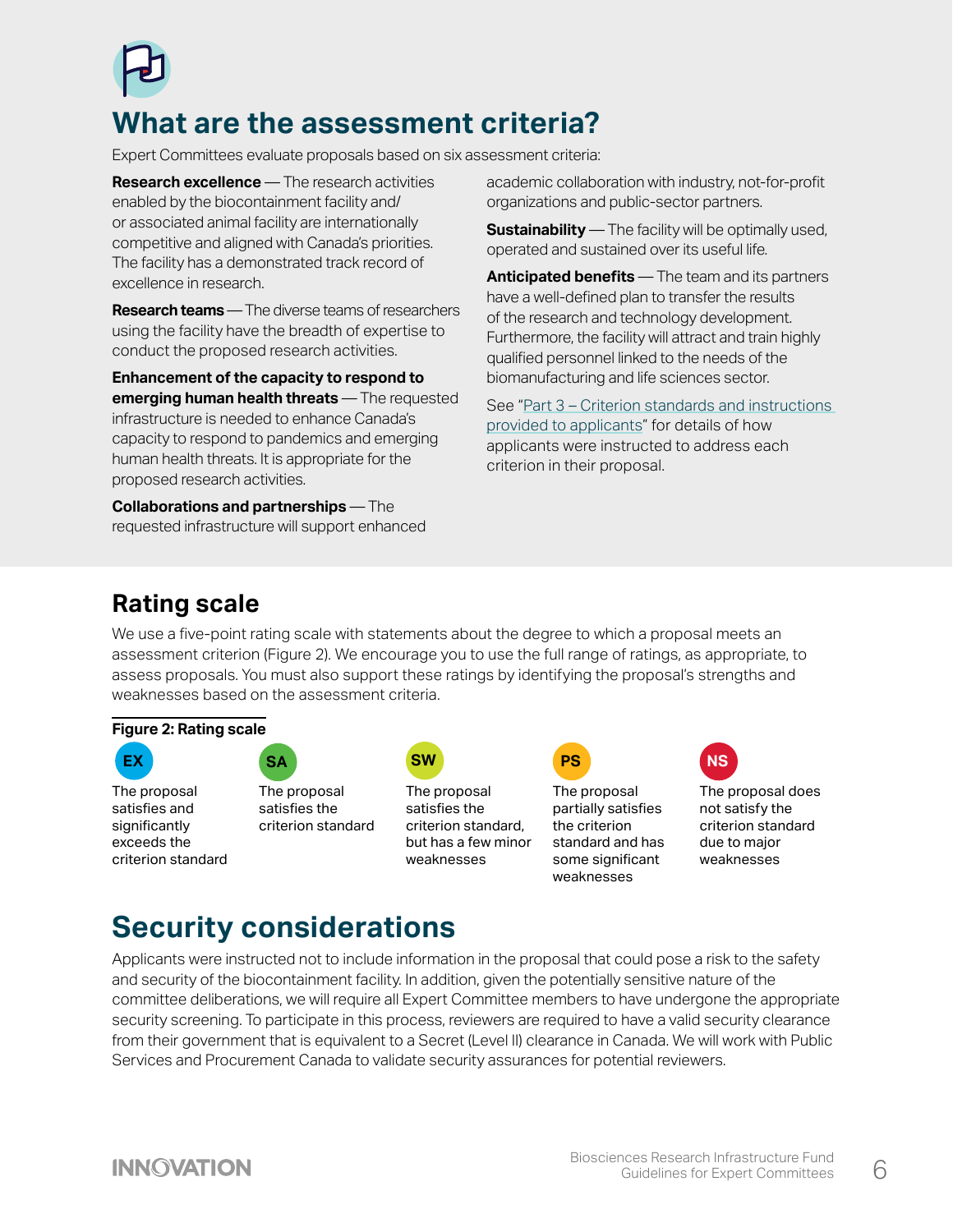# <span id="page-7-0"></span>**Principles of merit review**

Our merit-review process is governed by the underlying principles of integrity and confidentiality. This is to ensure that we continue to have the trust and confidence of the research community, the government and the public. All Expert Committee members must follow our [Conflict of interest and](https://www.innovation.ca/sites/default/files/2021-11/CFI-COI-Confidentiality-Agreement-2013_0.pdf)  [confidentiality agreement.](https://www.innovation.ca/sites/default/files/2021-11/CFI-COI-Confidentiality-Agreement-2013_0.pdf)

# **Integrity**

We expect reviewers to maintain the highest standards of ethics and integrity. This means that personal interests must never influence, or be seen to influence, the outcome. You are appointed as an individual, not as an advocate or representative of your discipline(s) or organization. If you have a conflict of interest you should declare it to the CFI. We will determine if the conflict of interest is manageable or if we must withdraw your invitation to be a reviewer.

# **Confidentiality**

Our review process is confidential. When you agree to review for the CFI, you are bound by our confidentiality agreement. This means that everything we send you is confidential and must be treated as such at all times. You must not access the review materials in public areas or leave them unattended at any time. After the meeting, you must delete any electronic copies and securely destroy any paper copies of the review materials or send them back to the CFI for disposal. You must not discuss or share the proposals with anyone. If you do not think that you have the expertise to provide a useful review without discussing it with a colleague, you should decline the invitation.

# **Avoiding bias**

Merit review is subjective by nature. Bias can be unconscious and show up in several ways. It could be based on:

- **•** A school of thought or ideas about fundamental versus applied or translational research, areas of research, sub-disciplines or approaches (including emerging ones)
- **•** The size or reputation of a participating institution
- **•** The age, language, identity factors or gender of the applicant.

We strongly encourage you to complete the [Bias in Peer Review training module](https://cihr-irsc.gc.ca/lms/e/bias/) developed by the Canadian Institutes of Health Research, the Natural Sciences and Engineering Research Council of Canada and the Social Sciences and Humanities Research Council. This short, online module promotes understanding of bias, how it can affect merit review and ways to mitigate bias.

# **Official languages**

The CFI offers its services in both of Canada's official languages — French and English. Committees must ensure that all proposals in either official language receive a full and detailed review. If you have been assigned a proposal in a language that you cannot understand, contact us immediately and we will reassign the proposal to another reviewer. We normally conduct committee meetings in English.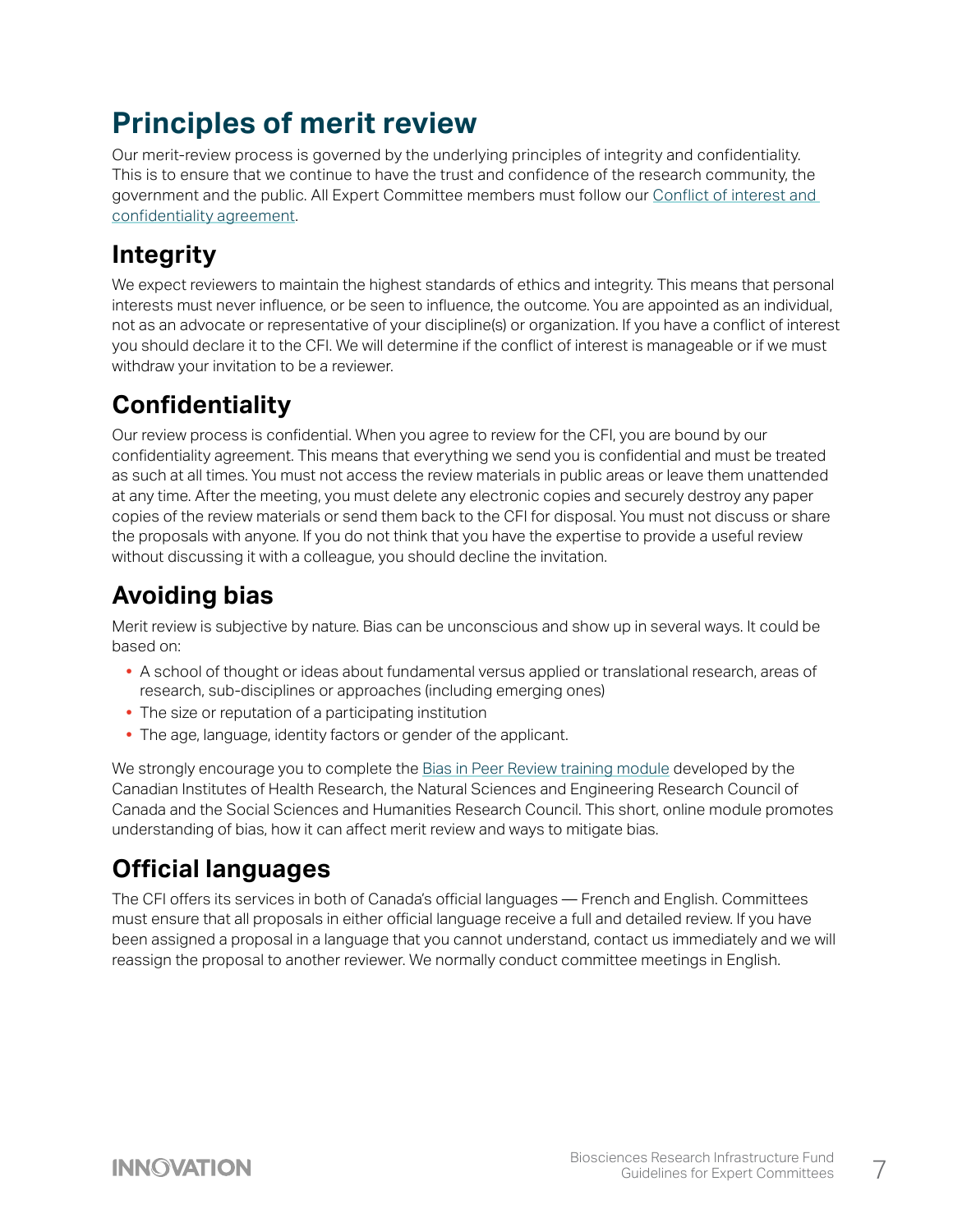# <span id="page-8-0"></span>**Part 2 – How to conduct your review**

# **Tools to conduct your review**

Use the [CFI Awards Management System \(CAMS\)](https://www.innovation.ca/apply-manage-awards/using-our-awards-management-system-cams) to access the documents and information you need to conduct your review. We will create a CAMS account for you once you have accepted to participate in the review process. If you already have a CAMS account, you can use it to access the review materials for this competition.

CAMS is divided into dashboards for different types of users. The "Reviewer" dashboard is where you will access the review materials and conduct your preliminary assessments. To access the review materials, click on the committee name. This will bring you to the "Review and documentation" page, where you will find:

- **•** Reference materials (a quick reference guide to the assessment criteria and standards, these guidelines, etc.)
- **•** Meeting information (date, time and agenda)
- **•** Proposals
- **•** Preliminary assessment form (under the "Your review" tab).

Consult [Getting started with CAMS: A guide for reviewers \(PDF\)](https://www.innovation.ca/sites/default/files/cfi_online/getting_started_with_cams_reviewers_august_2020.pdf) for more information on using CAMS.

# **Expert Committee roles and responsibilities Chairs**

The Chair is responsible for leading the Expert Committee meeting, ensuring that it runs effectively and that the committee:

- **•** Considers the views of all members
- **•** Reviews all proposals fairly, consistently and according to the guidelines in this document
- **•** Discusses each proposal in sufficient detail
- **•** Achieves a consensus rating for each assessment criterion
- **•** Sufficiently substantiates the ratings so CFI staff can prepare the draft committee report.

The Chair is also responsible for ensuring that the Expert Committee report for each proposal accurately reflects the discussion at the meeting.

## **Members**

Expert Committee members have specific expertise in various aspects of the proposals their committee will review. Members review all of the proposals or will be assigned a subset of them, depending on how many proposals the committee will assess. For larger committees or in instances where there are many proposals to be discussed, we may assign a lead reviewer to each proposal. The lead reviewer initiates the discussion about that proposal at the Expert Committee meeting.

At times, we may ask a committee member to consider a single aspect of a proposal, such as a particular infrastructure item requested.

Members submit their preliminary assessments of these proposals to the CFI before the Expert Committee meets. Members must read all the proposals to fully participate in the meeting. After discussing each proposal, members work to reach a consensus rating for each assessment criterion and the recommended amount of funding to be awarded to each proposal.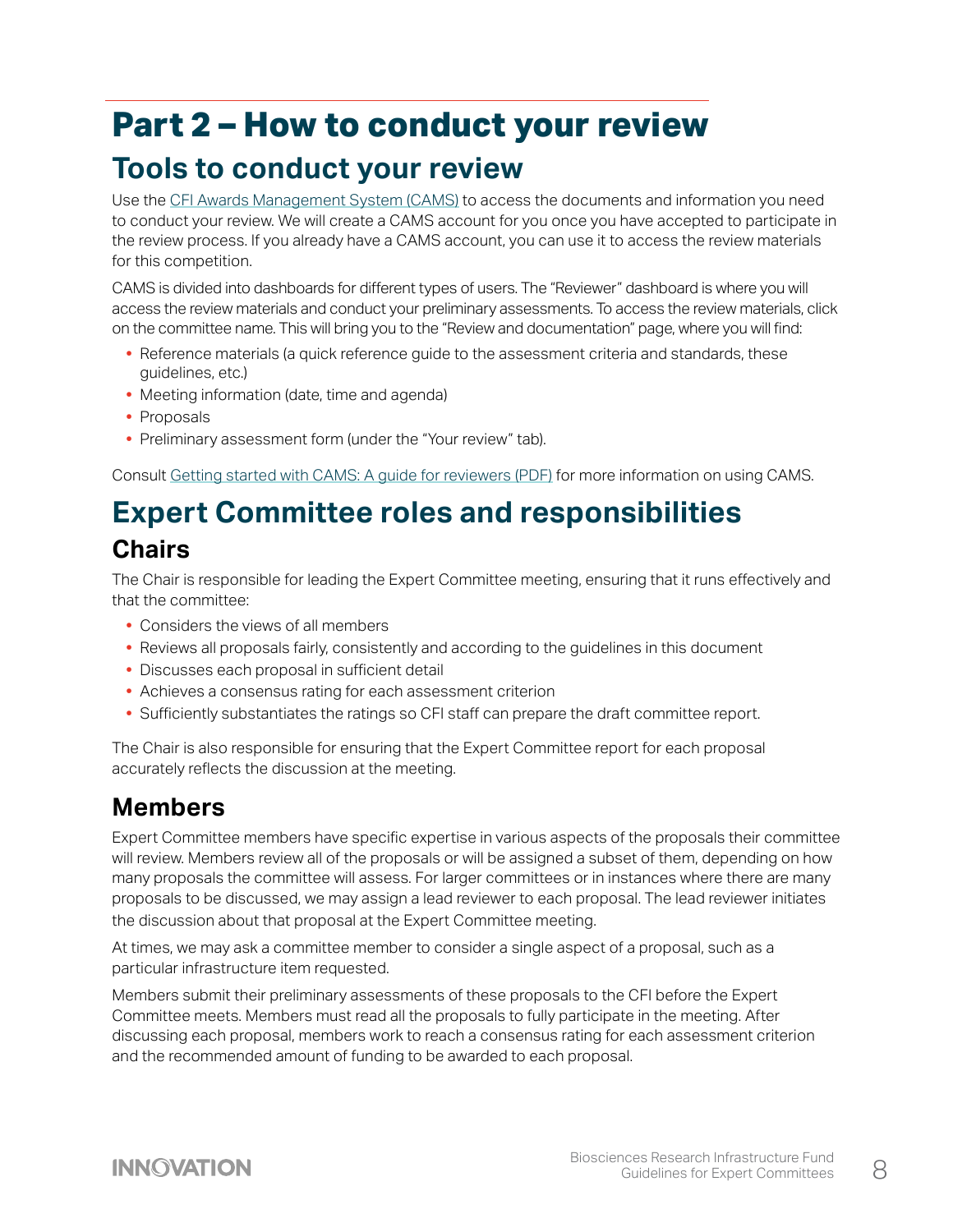# <span id="page-9-0"></span>**CFI staff**

At least one CFI staff member attends the Expert Committee meeting to assist the Chair, take notes and clarify CFI policies and processes. CFI staff draft an Expert Committee report for each proposal.

# **Observers**

Sometimes, additional CFI staff observe committee meetings. Also, to coordinate the review processes and avoid duplication of efforts, we may invite representatives of the relevant provincial or territorial authorities or other funding partners to observe Expert Committee meetings.

# **Meeting with applicants**

For large proposals or ones we deem particularly complex, we may invite applicants for a virtual face-to-face meeting with the Expert Committee. We limit the number of individuals to five for each project. Typically, this group includes the team leader(s), team member(s) and senior representatives of the participating institutions. These projects may involve a significant investment from the CFI; however, the financial aspect is not the sole factor determining the need for a meeting with the applicants. We will inform the Expert Committee well in advance if we have determined that there is a need to meet with the applicants.

# **Meeting logistics**

Expert Committee meetings will take place in May and June 2022. Table 1 summarizes the key activities for this competition.

Expert Committees will meet by videoconference. We will provide instructions for connecting to the videoconferencing platform in advance of the meetings. (See [Appendix 1](#page-15-0) for a sample agenda)

| <b>Timing</b>      | <b>Activities</b>                                                                                                                                                                                                                                                                                                                                                                                                                                |
|--------------------|--------------------------------------------------------------------------------------------------------------------------------------------------------------------------------------------------------------------------------------------------------------------------------------------------------------------------------------------------------------------------------------------------------------------------------------------------|
| Before the meeting | Committee members:<br>• Attend a briefing session<br>• Activate their account and log in to the CFI Awards Management System (CAMS)<br>Access the review materials on the "Reviewer" dashboard<br>• Complete the recommended Bias in Peer Review training module (See "Avoiding bias")<br>Evaluate the proposal(s) against the assessment criteria<br>٠<br>• Provide a preliminary assessment to the CFI at least three days before the meeting. |
| At the meeting     | The Chair guides the committee in reviewing each proposal in turn.<br>The committee discusses the strengths and weaknesses for each assessment criterion to<br>reach consensus on a rating. This discussion informs the Expert Committee report.                                                                                                                                                                                                 |
| After the meeting  | CFI staff draft the Expert Committee report for each proposal.<br>The Chair reviews and approves the reports.                                                                                                                                                                                                                                                                                                                                    |

### **Table 1: Summary of key activities for Expert Committees**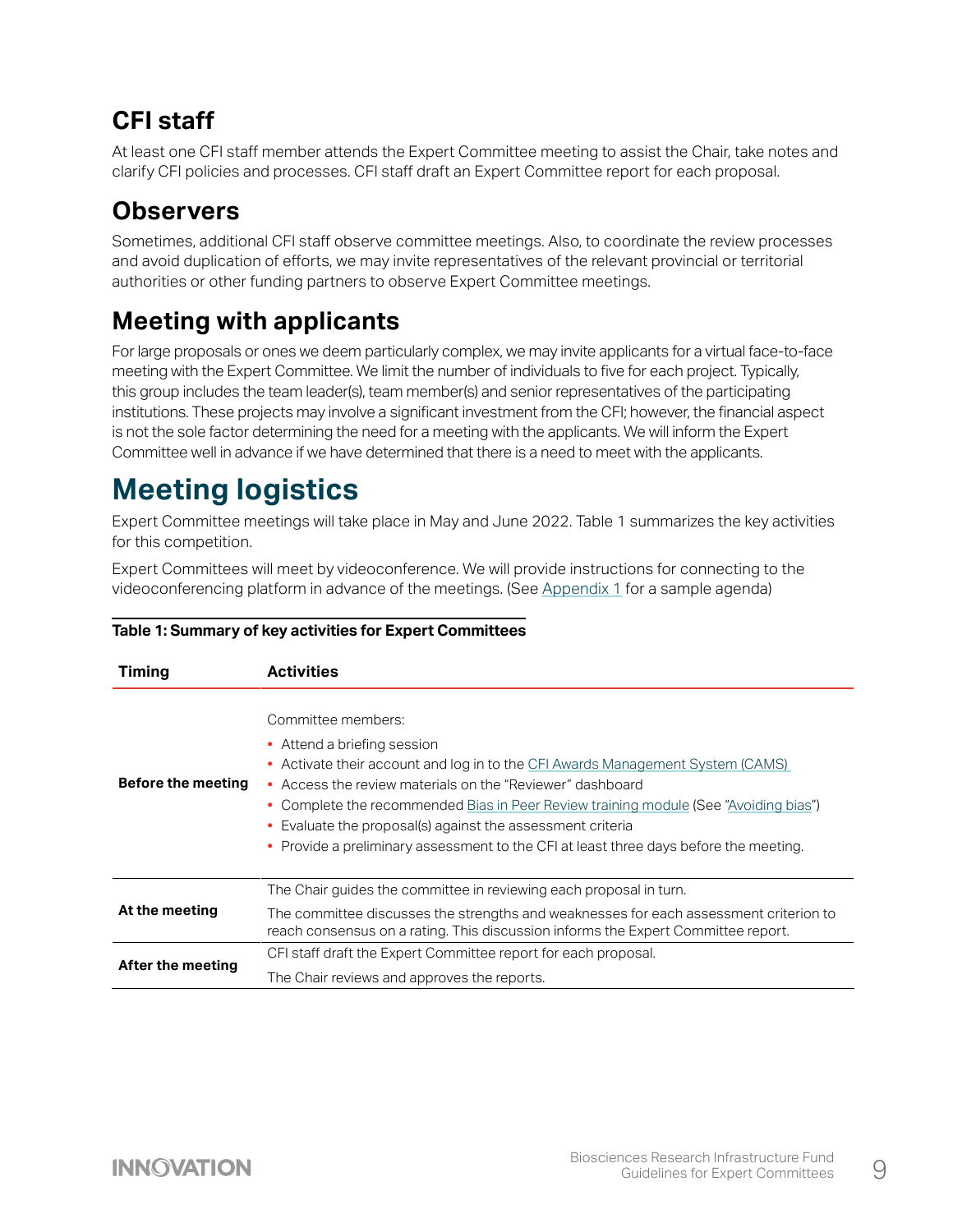# <span id="page-10-0"></span>**Steps in the Expert Committee review Before the meeting**

## **Attend a briefing session**

We will schedule a quick briefing session with you to go over the review material and discuss the review process. We may meet with you individually or with all members at once, depending on members' availability.

## **Access the review materials**

After you agree to be a reviewer, and soon after the proposal deadline, you will receive an email to activate your account on the [CFI Awards Management System](http://www2.innovation.ca/sso/signIn.jsf?dswid=6115) [\(CAMS\)](https://www2.innovation.ca/sso/signIn.jsf?camsLanguage=en). If you already have an account, you will receive an email to notify you when the review materials are available in CAMS. Consult [Getting](https://www.innovation.ca/sites/default/files/cfi_online/getting_started_with_cams_reviewers_august_2020.pdf)  [started with CAMS: A guide for reviewers \(PDF\)](https://www.innovation.ca/sites/default/files/cfi_online/getting_started_with_cams_reviewers_august_2020.pdf) for more information on using CAMS.

## **Conduct your preliminary assessment**

The materials provided must be the sole information source upon which you base your review. Applicants must demonstrate in the proposal how the project satisfies each assessment criterion and justify the need for the requested funding.

You will rate the degree to which the proposal meets each assessment criterion based on the criterion standards (see ["Part 3 – Criterion standards and instructions provided to applicants](#page-12-0)") and using the rating scale for Expert Committees (see ["Figure 2: Rating scale"](#page-6-0)). Support these ratings by identifying the strengths and weaknesses of the proposal based on the assessment criteria. If you have identified any weaknesses in the proposal, take these into account in your rating.

In CAMS, select your rating for each assessment criterion from the drop-down menu and input the strengths and weaknesses in the relevant comments section. If a virtual face-to-face meeting with the applicants is required, include in your comments any questions that you wish to have answered.

Your preliminary assessment under the "Enhancement to the capacity to respond to emerging human health threats" section of the report should consider the appropriateness of the budget and cost estimates. Identify any expenses that you feel are not adequately justified for the planned activities.

Please complete your preliminary assessments at least three days before the Expert Committee meets. Preliminary assessments will not be provided to applicants. They will only be used to help us identify areas for discussion at the meeting and to inform Expert Committee reports.

## **At the meeting**

## **Discuss proposals**

The committee discusses each proposal in turn for approximately 60 to 90 minutes. For each proposal that has been assigned to you for review, be prepared to present a very brief overview and its strengths and weaknesses based on the assessment criteria.

Each criterion is discussed in turn. The discussion proceeds as follows:

- The lead reviewer, if there was one assigned to the proposal, initiates the discussion by sharing their preliminary assessment, including their rating and a brief rationale that highlights the proposal's strengths and weaknesses based on the assessment criterion.
- **•** Next, other reviewers assigned to the proposal will share their assessments. If a lead reviewer has not been assigned, the Chair will ask members to provide their assessments in turn, including any additional information or differing viewpoints.
- **•** The Chair opens the discussion to the rest of the committee.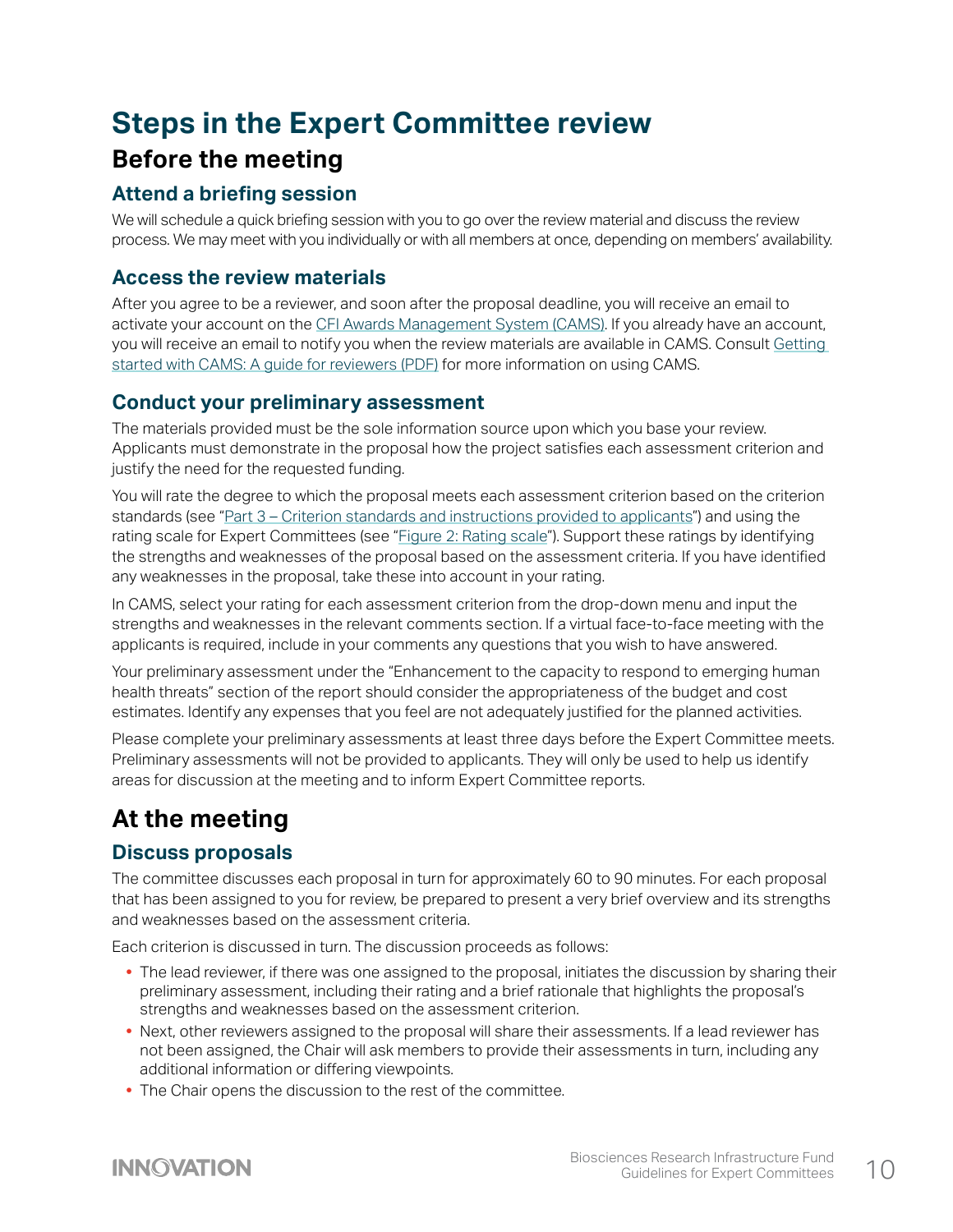## <span id="page-11-0"></span>**Meet with applicants**

Meetings with applicants, if required, take the form of question-and-answer sessions. Before any virtual face-to-face meeting with applicants, Expert Committee members discuss their preliminary assessment of that proposal, identify key issues that may need further clarity and prepare questions to ask the applicants. After meeting with the applicants, the Expert Committee meeting resumes.

### **Reach consensus**

A general discussion follows, focusing on the criteria where there are significant discrepancies among the assessments of the assigned members. Ultimately, the committee must reach a consensus on the criteria ratings — the degree to which the proposal satisfies each criterion standard — as well as the strengths and weaknesses for each assessment criterion. The comments must substantiate the consensus assessment ratings.

The committee can assign one of five ratings for each criterion. The rating assigned should accurately reflect the proposal's strengths and weaknesses identified during the discussion.

Expert Committees also recommend proposals to the SRC that meet the standard of excellence for the competition and recommend the amount of funding that each one should be awarded. Proposals not recommended for funding by the Expert Committees will not be considered by the SRC.

## **After the meeting**

### **Review committee reports**

Expert Committee members are not required to draft Expert Committee reports. CFI staff draft a report for each proposal that summarizes the committee's consensus ratings and comments.

The report will list the committee members' names and affiliation, but no comments will be attributed to a single member. The Chair will review the reports and confirm that they accurately reflect the committee's consensus.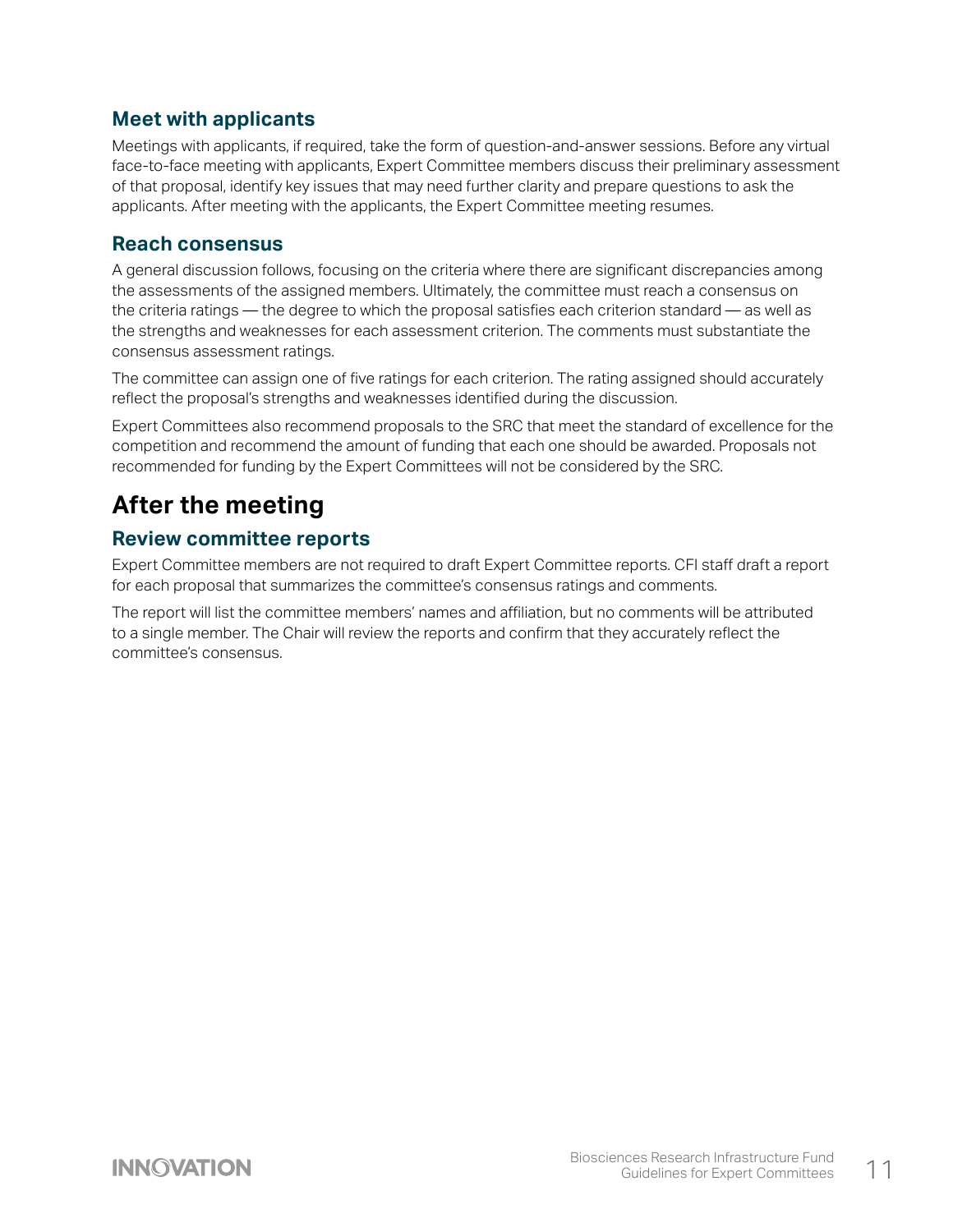# <span id="page-12-0"></span>**Part 3 – Criterion standards and instructions provided to applicants**

### **Research excellence**

**Criterion standard:** The research activities to be enabled by the biocontainment facility and/or associated animal facility are internationally competitive and aligned with Canada's priorities. The facility has a demonstrated track record of excellence in research.

### **Proposal instructions:**

Describe the breadth of research activities enabled by the biocontainment facility and/or associated animal facility over the past five years. Include both qualitative and quantitative data on the number and types of infectious diseases studied, vaccines and therapies developed, and animal models of disease developed and characterized. Highlight your most significant research accomplishments.

Describe the proposed research or technology development programs that will be enabled by the requested infrastructure. Explain the methodologies to be used and discuss the feasibility by identifying key challenges and how these will be overcome.

Demonstrate the innovative aspects of the proposed programs by positioning them within the present state of knowledge in the field, both in Canada and internationally. Where appropriate, include references

## **Research teams**

**Criterion standard:** The diverse teams of researchers using the facility have the breadth of expertise to conduct the proposed research activities.

### **Proposal instructions:**

Describe the breadth and diversity of the major users of the biocontainment facility and/or associated animal facility. When describing the diversity of major users, consider the disciplines of research, career stages, sectors, type and size of organizations, and geographic distribution that are represented.

Describe the teams' relevant experience and expertise to conduct the proposed research activities. Highlight their scientific and technical contributions to the area of the proposed activities.

Describe the contributions from relevant partners, as applicable, to the proposed activities.

### **Enhancement of the capacity to respond to emerging human health threats**

**Criterion standard:** The requested infrastructure is needed to enhance Canada's capacity to respond to pandemics and emerging human health threats. It is appropriate for the proposed research activities.

#### **Proposal instructions:**

In the specific context of the current proposal, describe:

- **•** The existing research capacity of the institution and its partners to respond to pandemics and other emerging human health threats
- **•** The areas in which you specialize
- **•** How that fits within the broader context of other academic, government or private-sector laboratories.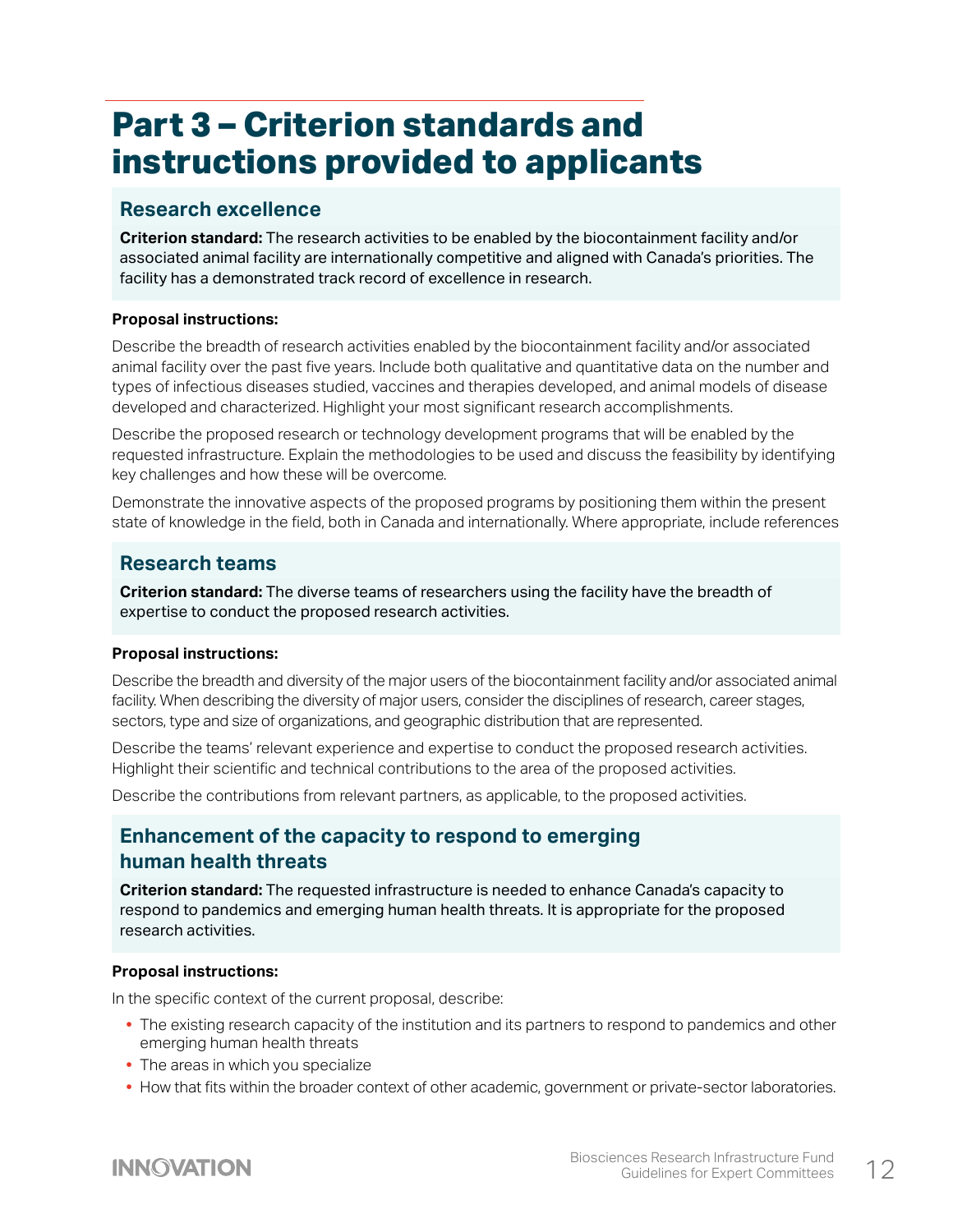<span id="page-13-0"></span>List any certifications or biosafety standards, such as CL3, good manufacturing practices or ISO, that are currently maintained. Identify any potential impacts of upcoming changes to the [Canadian](https://www.canada.ca/en/public-health/services/canadian-biosafety-standards-guidelines/third-edition-changes.html)  [Biosafety Standard.](https://www.canada.ca/en/public-health/services/canadian-biosafety-standards-guidelines/third-edition-changes.html)

Describe each requested item and justify why it is needed to conduct the proposed research activities and how it will enhance the capacity to respond to pandemics and emerging human health threats. Reference the item number, quantity, cost and location entered in the "Cost of individual items" table. Provide a cost breakdown and description of included items in any grouping of items. For construction or renovation, describe the space including its location, size and nature.

Considering the existing research infrastructure capacity at your institution and at your partners' institution(s), explain how the requested infrastructure is the best option to obtain the resources needed to conduct the proposed research activities.

Note: for construction or renovation, you must provide the detailed cost breakdown and timeline in a separate document as part of the finance module.

## **Collaborations and partnerships**

**Criterion standard:** The requested infrastructure will support enhanced academic collaboration with industry, not-for-profit organizations and public-sector partners.

### **Proposal instructions:**

Describe the existing collaborations and partnerships with other laboratories or facilities, research groups, government departments and agencies, businesses and users in all sectors.

Describe the facility's plans to enhance existing collaborations and partnerships, and support the development of new ones, including networking with other similar facilities.

Explain how these collaborations and partnerships are important to realizing the objectives and desired outcomes of this proposal.

### **Sustainability**

**Criterion standard:** The facility will be optimally used, operated and sustained over its useful life.

#### **Proposal instructions:**

Describe the current management structure and personnel. Present a management plan that describes how the infrastructure will be optimally used (e.g. user access and level of use), operated and maintained over its useful life. If the infrastructure will generate a significant amount of data, include a description of how this data will be managed. Demonstrate that the management team has the necessary training and core competencies to ensure the facility's safe operations. Do not name individuals.

Describe the expertise and specialized support (e.g., biosafety professionals, technical staff) available and planned.

Describe the process to grant access to the facility and describe any differences between academic, public and private users.

Identify any barriers to access the facility for underrepresented groups and what steps will be taken to ensure equitable access. Describe how the facility provides an inclusive environment for all users.

Outline the operating and maintenance costs and revenue sources over the useful life of the infrastructure. Refer to the "Financial resources for operation and maintenance" tables. Describe the plan for maintaining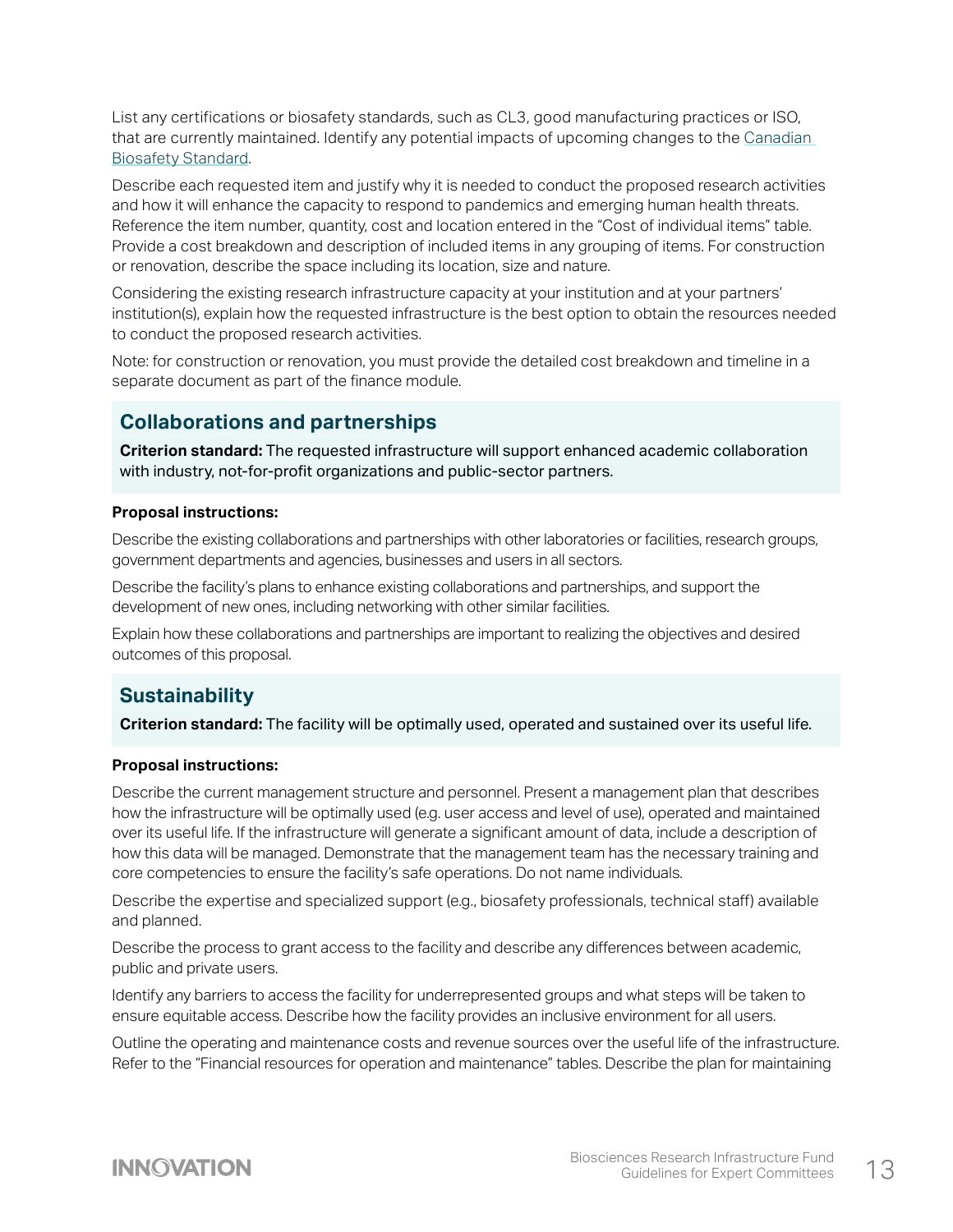<span id="page-14-0"></span>the current sources of funding, securing and diversifying sources of funding, and contingency plans for potential funding shortfalls. If applicable, describe the user fee structure and how anticipated revenues have been calculated.

For larger and more complex projects, describe the proposed governance of the requested infrastructure, including the composition of its decision-making bodies.

## **Anticipated benefits**

**Criterion standard:** The team and its partners have a well-defined plan to transfer the results of the research and technology development. Furthermore, the facility will attract and train highly qualified personnel linked to the needs of the biomanufacturing and life sciences sector.

### **Proposal instructions:**

Detail the plans to transfer the results of the research or technology development program(s), including how the institution will protect any intellectual property for the benefit of Canadians.

Describe the teams' experience in knowledge mobilization and/or technology transfer.

Describe the potential health, economic and social benefits to Canadians.

Describe how the requested infrastructure will create an environment that nurtures training and talent development in areas of high demand in the biomanufacturing and life sciences sector. Provide the number and type of highly qualified personnel (e.g., graduate students, postdoctoral fellows) who have been trained over the past four years and the number anticipated over the next four years. Describe the high-level skills acquired by the highly qualified personnel and their relevance to careers in research and other fields.